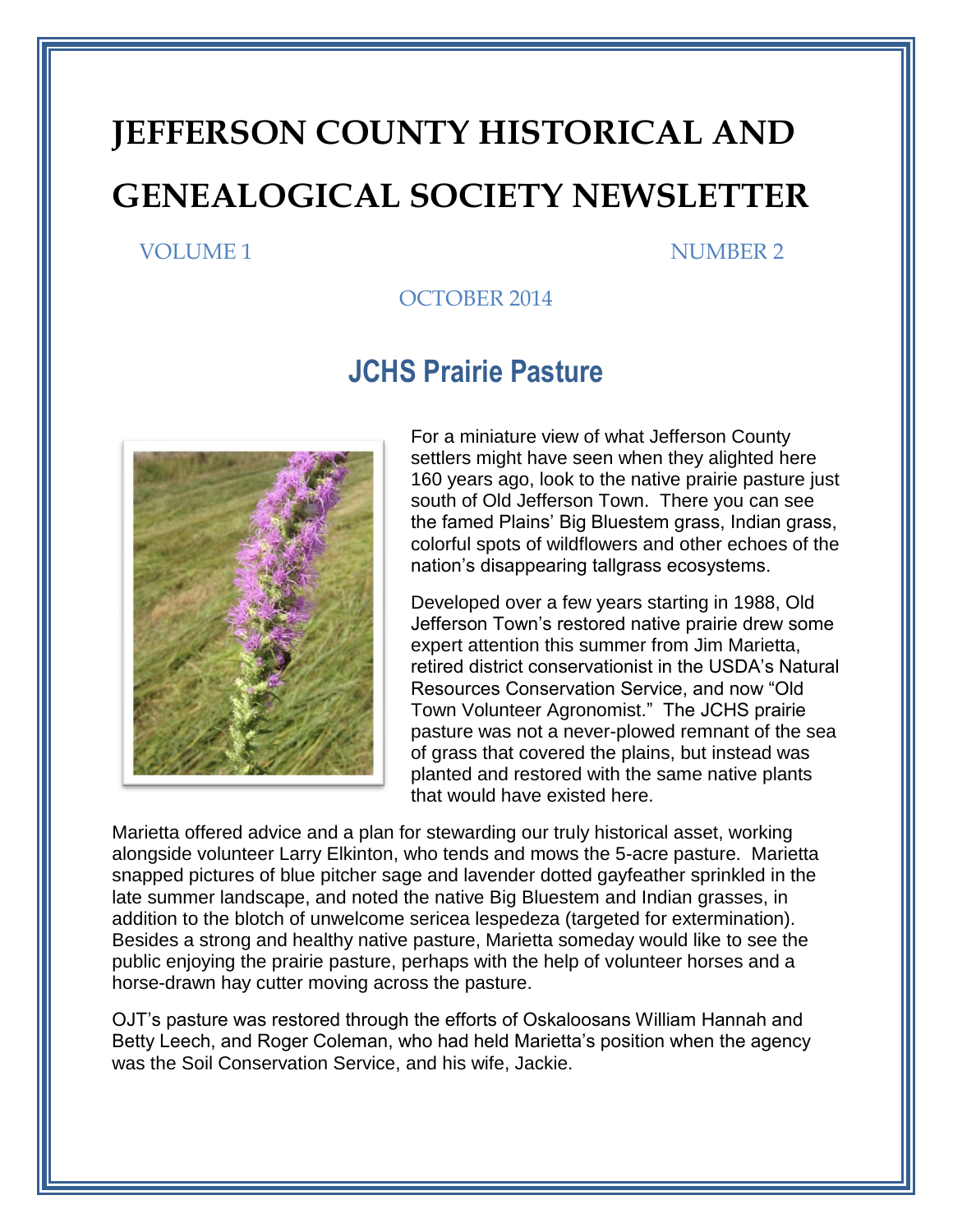For more information about native prairie, visit the website for the Tallgrass Prairie National Preserve, located in the Flint Hills near Strong City in Chase County. <http://www.nps.gov/tapr/index.htm>

"Today, the most fertile and well-watered region, the tallgrass prairie, has been reduced to but 1% of its original area," according to the national preserve's website. "This makes it one of the rarest and most endangered ecosystems in the world."

#### **Historical Society Announces Exciting Changes to Annual Meeting**



Jefferson County Historical Society in Oskaloosa, Kansas will host its annual meeting and social event on November 16, 2014 at 2:00 at Old Jefferson Town.

This year the event will be different than the traditional event. The board decided to try something new! A social time in the Reynolds and Tibbott buildings will start the afternoon. Local artists and collectors will have displays for guests to view while enjoying tasty hors d'ourves. Guests can also enjoy a game of "What is this?" as they visit the buildings at Old Jefferson Town. Barnett Family Funeral Services will give a talk on vintage funeral procedures in the Tibbott building.

Cindy Higgins from Kansas Humanities Council will be the guest speaker. Come and relive the glory days of the soda fountain where chemist-produced tonics rooted in promised curatives evolved into enticing refreshments served by a jerk. Government regulations, World War I luxury taxes, and bottled soda pop prompted Kansas' pharmacists to make more ice cream concoctions and add food to keep their evolving fountain sideline business profitable. Learn of today's artisan soda fountains throughout the nation featuring house-made specialties, and what you can taste and see in Kansas' own soda fountains.

A quick annual meeting will also be on agenda to establish the board members for the 2015 calendar year. For more information or to get involved, contact Leanne Chapman at 785-863-3257 or Margaret Dick at 785-766-6342.

As a tax-exempt society, JCHS provides leadership to preserve the county's artifacts and documents and maintain the 10 buildings on the land known as Old Jefferson Town. These buildings were moved during the late 1960s and early 1970s to preserve Jefferson County heritage. The buildings and the artifacts from the county that are stored in them cannot be preserved without the support of donors.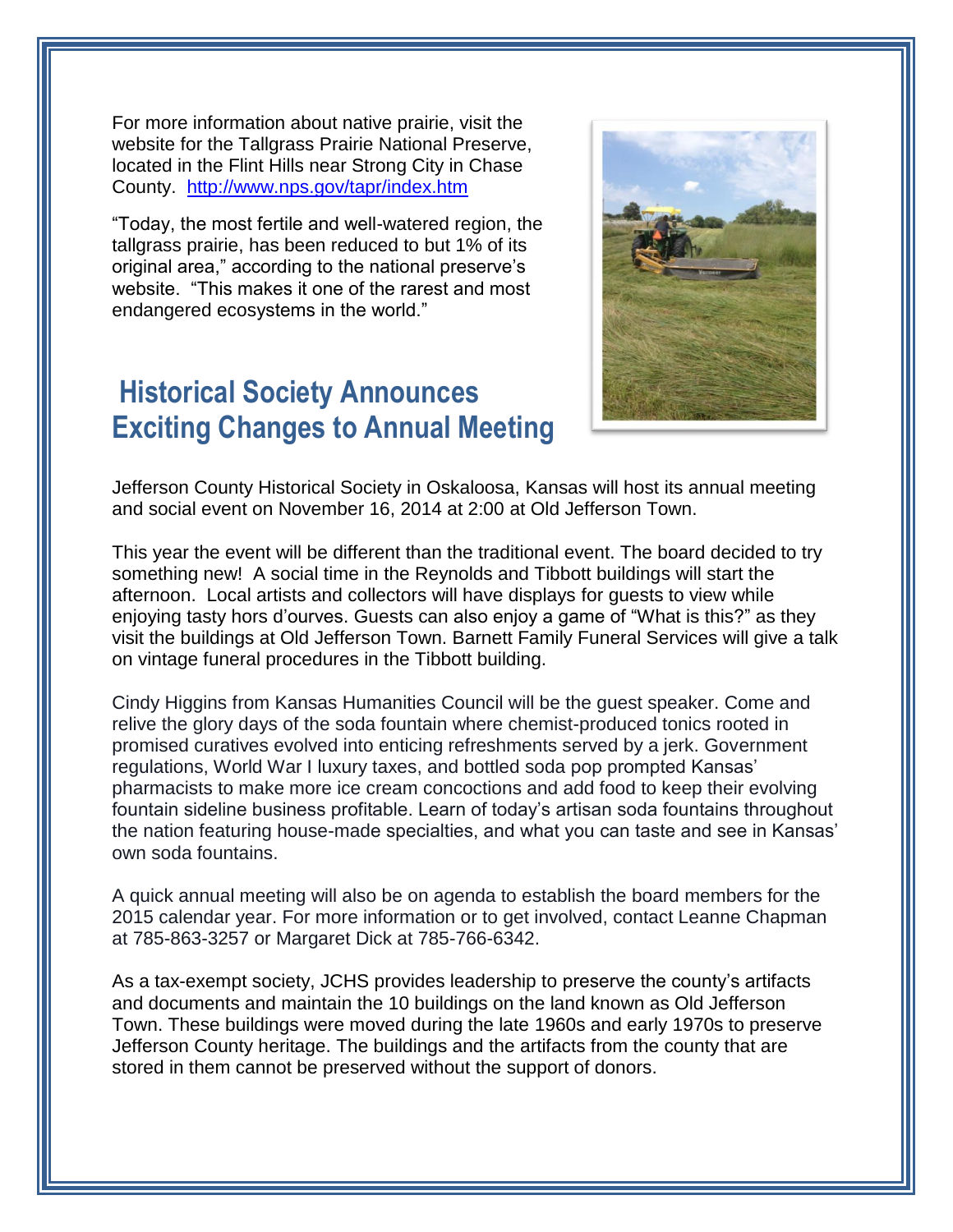

# **Military Display**

The Reynolds building was decorated with military uniforms, photographs and memorabilia from Memorial Day through July 4. Service men and women from Jefferson County were remembered and honored with the display. This is an annual event organized by Mary Luse.

### **Summer Art Shows**

During the summer, the John Steuart Curry home showcases local art talent. On opening weekend in May, local high school students displayed their work.

In June, the Walter Boldridge family showed miniature dollhouses. The Boldridge family has been building miniatures for a number of years. Teresa and Sonya first started doing miniature dollhouse shows and then their sister, Patty, was brought in to create paintings for their houses. Upon retirement, their father helped them build the outer structures. It is now a family affair. They build full dollhouses, barns, room boxes, and wall hangings. The sisters make most of the items in the dollhouses and they also build furniture as well. Their father works on building the structures.

In July, Chase Branson exhibited his ceramics. Chase is the son of Chad and Carrie Branson. He is the grandson of Gary and Sharon Branson, Gale Rogers and Kenny and Patty Breithaupt. Chase started creating pottery at Jefferson West High School, where he graduated in 2013. He received an art scholarship from Highland Community College for his beautiful pottery.

For the last weekend of September, to mark the closing of the grounds for the season, there was a display of quilts and christening dresses in the Edmonds Chapel. This is a beautiful venue for viewing historic textiles.

## **Needed !**

The historical society is looking for help in locating photographs for our collections. We would like photographs of the old jail, which was located on the northeast corner of the square in Oskaloosa. Pictures would be from about 1930, before the new jail was built. We are also collecting threshing pictures from around the county. If you have pictures that would be of interest to the society, please contact Leanne Chapman at 785-863- 3257.

Historical society meetings are the second Thursday of the month at 7:00 at Old Jefferson Town. New members are welcome!